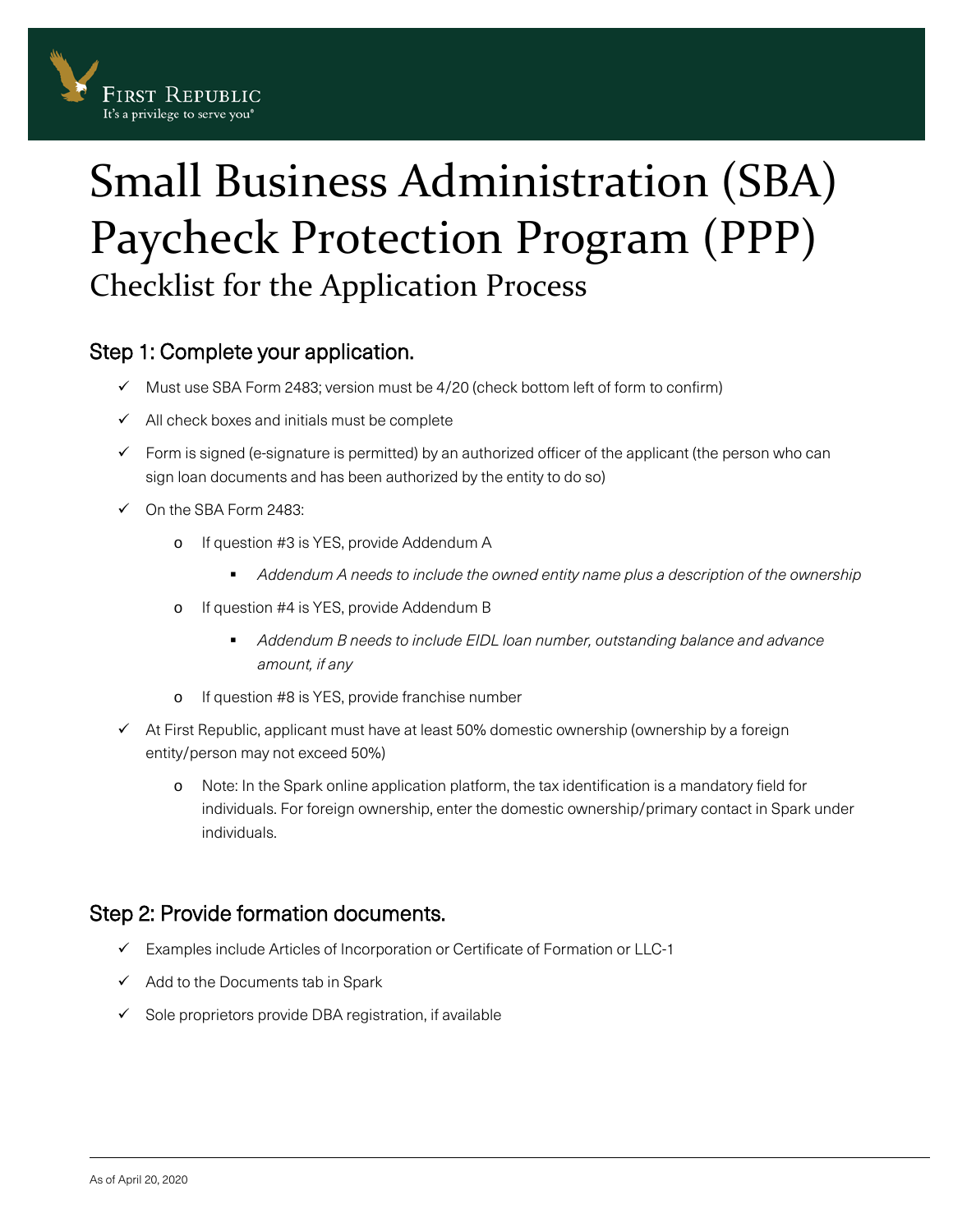### Step 3: Provide support for average monthly payroll calculation.

#### TIP: If you work with a payroll provider (like Gusto, ADP or JustWorks) please reach out and request their payroll report for the last 12 months specific to the SBA's PPP program.

- $\checkmark$  For information on this figure, please refer to the SBA PPP Interim Final Rule, specifically the guidance and examples on pages 8-11.
- $\checkmark$  For further information on this figure for sole proprietors, please refer to the Additional SBA PPP Rules, specifically the guidance and examples on pages 6-10.
- $\checkmark$  Example documents include:

#### ENTITY applicants need to provide:

- o Payroll report for the Payroll Calculation Period (12 months):
	- *Detailing each employee and their gross pay (aggregate gross wages on payroll report should match the aggregated gross wages on tax forms)*
	- *Reflecting the \$100,000 cap on wages.*
	- *Detailing any added amounts such as state/local taxes, vacation, severance pay, group health benefits, and/or retirement benefits*
- o Entity applicants:
	- *Do not include IRS Form 1099 income for independent contracts as such independent contracts are able to apply on their own*
	- *Do not include any amounts for rent, utilities or other expenses as loan amount is solely based on payroll*
	- *Schedule K-1s for active owners only (such reports must reflect payment self-employment tax to qualify)*
	- *If the client states that they are a partnership and they file a form K-1 Form 1065, the partnership itself applies for an SBA PPP loan and you use Box 14A of form K-1 to show the income of the partners.*
- o Acceptable documentation: Reports prepared by third party payroll provider (e.g. ADP, Gusto) or manually prepared report by client. If reports are manually prepared by client, please also include IRS Forms 941 for the Payroll Calculation Period (4 Quarters).

#### SOLE PROPRIETOR OR INDEPENDENT CONTRACTOR applicants need to provide:

o 2019 filed or draft schedule C tax return with box 31 complete. Take figure in box 31 and divide by 12 to determine average monthly payroll.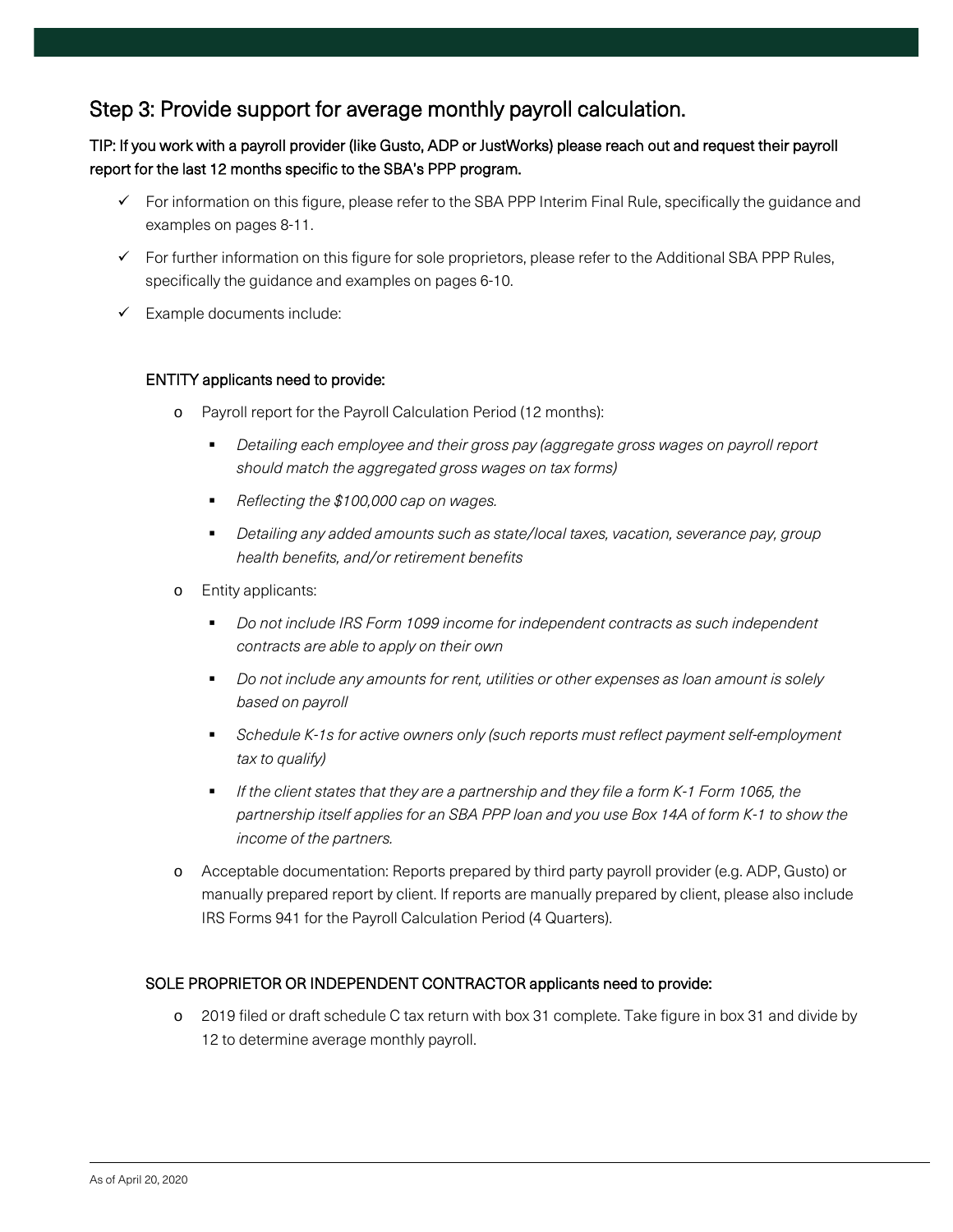#### SOLE PROPRIETOR OR INDEPENDENT CONTRACTOR applicants need to provide (continued):

- o Sole prioprietor that have employess:
	- *May include 2019 gross wages paid to employees computed using 2019 IRS Form 941 Taxable Medicare wages & tips (line 5c - column 1) plus pre-tax employee contributions for health insurance or other fringe benefits excluded from Taxable Medicare wages & tips; however, applicant must subtract amounts paid to individual employees in excess of \$100,000.*
	- *May include 2019 employer health insurance contributions (Schedule C line 14), retirement contributions (Schedule C line 19), and state and local taxes assessed on employee compensation. These amounts apply only to employees and not the owner.*

# Step 4: Provide support for average number of employees on payroll during the Payroll Calculation Period, or trailing 12 months prior to the application date.

- $\checkmark$  Example documents include:
	- o Payroll processor records that show the breakdown of the average employees employed during the designated period OR
	- o Form 941 for 4 quarters in 2019 or 4 quarters ending 3/31/2020

# Step 5: Provide support for having employees and payroll costs on February 15, 2020.

 $\checkmark$  Example documents include:

#### Entities:

- o Payroll processor records for the pay period covering February 15, 2020 OR
- o Tax filings covering pay period covering February 15, 2020 OR
- o Account statements demonstrating payroll for the pay period covering February 15, 2020

#### Sole proprietors or independent contractors:

o Proof that the business was operating on February 15, 2020 such as account statement showing earnings or expenses, and, if the sole proprietor had employees, a payroll statement or similar documentation from the pay period that covered February 15, 2020.

NOTE: Examples of supporting documents include payroll processor records, payroll tax filings, or Form 1099-MISC, or income and expenses from a sole proprietorship. For borrowers that do not have any such documentation, the borrower must provide other supporting documentation, such as bank records, sufficient to demonstrate the qualifying payroll amount.